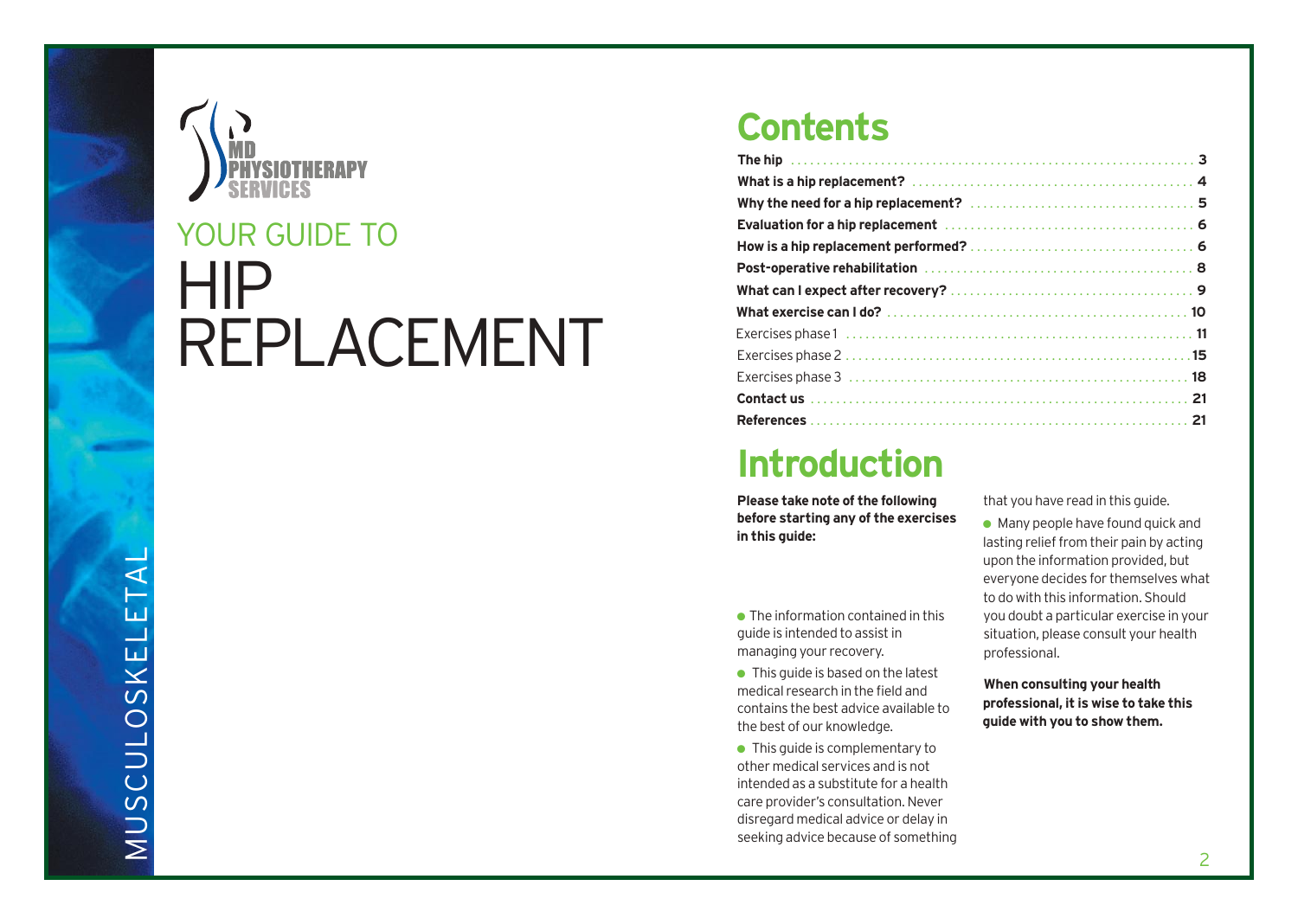### **The Hip**

The hip, which comprises of two bones,the **femur** (thigh bone) and the pelvis, is the largest ball-and-socket joint in the body. It is also the most stable joint in the body. The **ball** is the rounded top of the femur (known as the femoral head). The **ball**fits into the **socket**, which is the acetabulum (lower side of the pelvis) thus forming the hip joint. **Ligaments** connect the **ball**to the **socket** giving stability to the joint.

The movement of the hip joint is governed by numerous strong

muscles that are attached to the bones by means of tendons. The major muscles are as follows; the **glutes** (gluteal muscles), attached to the back of the hip bones and forming the buttocks,the **adductor** muscles on the inside of the thigh, the **abductor** muscles on the outside of the thigh, the **hamstrings** on the back ofthe thigh,the **quads** (quadriceps muscles) on the front of the thigh and the **hip flexor** muscles at the front of the hip joint. These muscles provide stability to the joint and allow for the hip's range of motion.



The **ball** and **socket** are both covered with smooth articular cartilage to facilitate ease of movement. The noncartilaginous surfaces within the hip joint are covered by a smooth synovial membrane that lubricates the joint with synovial fluid, virtually eliminating friction.

The **socket** (acetabulum) of the hip joint is lined with additional fibrous cartilage called the labrum. The labrum is a ring of cartilage that is situated around the rim of the socket.

The **labrum** provides stability to the hip joint in two ways. It increases the depth of the hip 'socket', thus strengthening the hip structure. Secondly, it provides a partial suction seal which counteracts any forces pulling at the hip joint.

In addition, the labrum reduces friction between the surfaces, evenly distributing the forces across the articular cartilage. It also aids shock absorption to a certain extent, reducing the impact of the femur on the pelvis.

### **What is a hip replacement?**

It is a surgical procedure during which the worn or diseased hip joint is replaced with an artificial one. During a total hip replacement operation both the **ball**(femoral head) and the **socket** (acetabulum) are replaced. The artificial joint is known as a **prosthesis**. Sometimes either the ball or socket are replaced, which is known as a partial hip replacement.

The prosthetic ball may be made of metal or ceramic material and the socket may be made of ceramic material, metal or plastic (polyethelene). Thematerials used are important, as they must not be rejected by the body.

The objective of a hip replacement is to relieve pain, restore mobility and function, thus improving quality of life.

3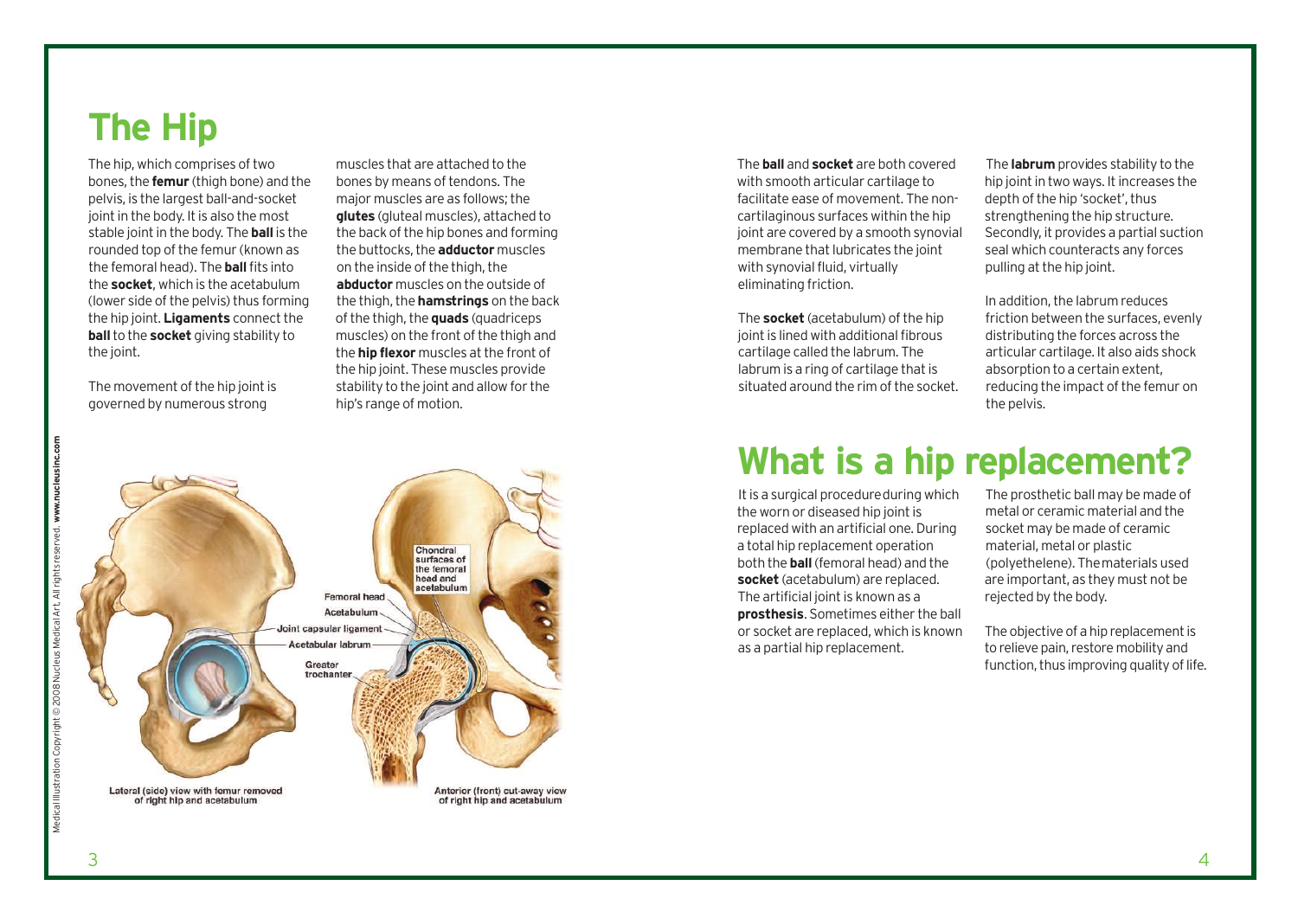### **Why the need for a hip replacement?**

If your hip joint causes you severe pain and you suffer from a major loss of normal mobility, in spite of conservative treatment (e.g. pain relief medications, physical therapy, exercise programme), a hip replacement procedure may be required.

It is usually as a result of progressively severe arthritis that hip replacements are performed.

The following are the most common reasons for a hip replacement operation:

● **Osteoarthritis** – The most common type of arthritis, which usually occurs in people middle-aged and older. It develops when the articular cartilage wears away causing bone to rub on bone, and results in pain and stiffness in the hip joint.

● **Rheumatoid arthritis** – This is an autoimmune disease (when the body 'attacks' its own cells), where the

synovial membrane becomes inflamed. Consequently too much synovial fluid is produced, which causes damage to the articular cartilage and bone, resulting in pain, swelling and stiffness in the hip joint.

● **Traumatic arthritis** – Occurs as a result of a hip injury or fracture. This can lead to a condition known as osteonecrosis (also referred to as avascular necrosis), where there is an inadequate blood supply to the 'ball' (femoral head). This causes the bone ofthe 'ball'to wither or crumble so that the cartilage deteriorates and then bone rubs on bone, resulting in pain.

Less commonly, hip replacement surgery may be necessary for bone tumours (usually secondary cancer spreading from other organs) and for Paget's bone disease (a chronic skeletal disorder where areas of bone undergo abnormal turnover, resulting in areas of softened and enlarged bone).

### **Evaluation for a hip replacement**

If conservative treatment has not proved successful, an orthopaedic surgeon can evaluate you as a candidate for a hip replacement. The surgeon will discuss your symptoms and medical history and the way in whichyour condition impacts your ability to carry out every day activities.Athorough physical examination will evaluate the muscle strength of your hips, your range of motion and alignment.X-rays will enable the surgeon to assess the extent of the deterioration and damage to the hip joint.

Your surgeon will discuss with you any possible risks of hip replacement surgery and the necessary precautions to be observed before and after surgery.

The type of prosthesis to be used will be discussed and your surgeon will recommend which option will be best for you. There are numerous types available, but the National Institute for Health and Clinical Excellence (NICE) only recommends ones known to have a 90% chance of lasting a minimum of 10 years.

### **How is a hip replacement performed?**

The procedure can be performed under general anaesthetic (while you are asleep) or under local anaesthetic (epidural or spinal anaesthetic to numb your body; awake during procedure).You may need a blood transfusion during the operation. The operation may usually take anything from an hour to two hours.

After you have been anaesthetised, your surgeon will make an incision of up to 10or 12 inches along your hip and thigh. For a total hip replacement, the top end of the existing femur is

removed and is replaced by an artificial 'ball' on a stem (usually of smooth metal or ceramic material), which is inserted into the central core of the femur. Special cement is used to fix the stem in place. Alternatively, a prosthesis which does not require cementing in position may be used. This type of prosthesis has microscopic pores which allow the bone to grow into the stem of the prosthesis.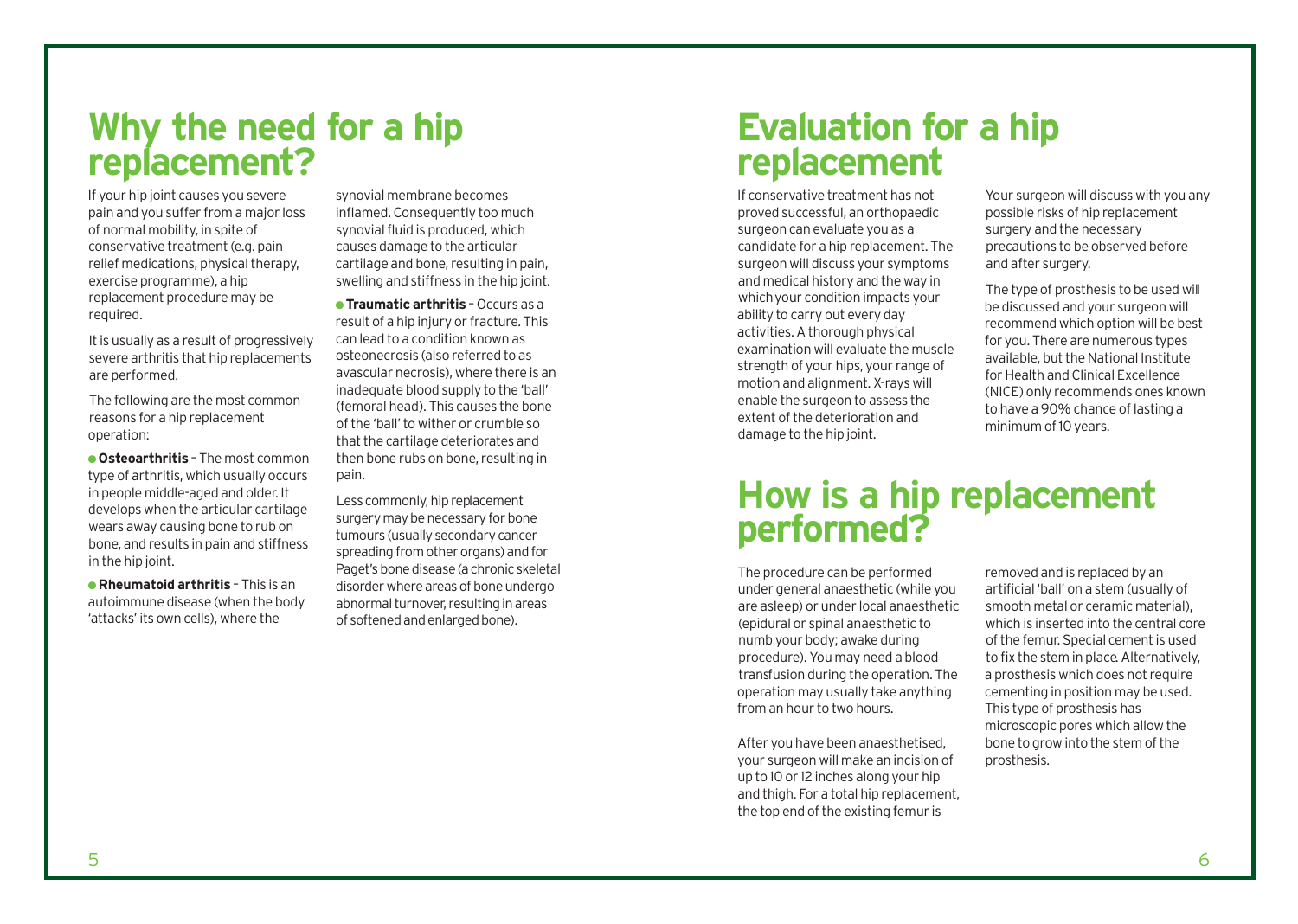he socket (acetabulum) is hollowed out to make it deeper and an artificial **socket** (metal, ceramic or polyethelene) is then pressed into place or cemented in place. The prosthetic **ball** fits into the 'socket'

**Pre-operative Condition** 

completing the total replacement joint, restoring the alignment and function of your hip. The incision is c l o s e d w i t h s u t u r e s ( s t i t c h e s ) a n d covered with a dressing.

TION<br>01<br>Phippi A. An incision is made over the left hip and the injured joint is exposed. Advanced osteoarthritis of the hin joint hand The femoral head is removed and **Post-operative Condition** the femoral canal and acetabulum Acetabular component of Prosthesis n place Femora canal component of prosthesis C. The scetchular and femoral components of the prosthesis are inserted.

### Post-operative rehabilitation

A patient usually spends approximately five days in hospital, but some people take longer to recover. After the anaesthetic wears off you will experience pain from the operation and pain control medication should be available to you. After you have recovered from the effects of the anaesthetic it is important to practise deep breathing exercises to prevent congestion of the lungs. The nurse will teach you the technique to use.

To ensure effective circulation and the prevention of deep vein thrombosis (DVT), you will wear sequential compression boots, which automatically inflate and deflate in order to pump the blood from your legs back to your heart. You may be required to wear compression stockings. Sometimes blood-thinning medication is also given to assist the circulatory process.

You will sleep on your back and a special pad or pillow will be placed between your legs to keep them apart. This is to protect your new hip and to stop it from dislocating.

Within a day or two after surgery you will begin with light physical activity under the guidance of a physical therapist. Correct and regular physical exercise is important to the success of your rehabilitation, as it strengthens the muscles around the hip and prevents contractures

(stiffness in the joint which prevents full extension, limiting range and mobility). You will be shown how to get out of bed and get up from a chair, taught strengthening and mobility exercises and how to walk with the aid of a walker and crutches. As you progress you will be able to safely walk unassisted, after which you should be ready to be discharged from hospital. Feeling fatigued after major surgery is quite normal, but this will improve with time.

When you go home, you will be able to move around. To start with, the use of crutches or a walker will probably be necessary. Your surgeon and physical therapist will advise you accordingly. Be particularly careful climbing stairs until you have regained your strength and balance, as a fall may result in the need for further surgery. Initially you will be unable to perform certain daily activities and will need assistance.

It is essential that you do everything to look after your new hip and to ensure that it does not dislocate.

#### For the first six weeks do not do any of the following:

- Do not cross your legs when lying down or sitting.
- Do not bend from the hip at an angle of more than 90 degrees.

• Do not bend your knee upwards in order to put on socks and shoes.

Medical IllustrationCopyright © 2008NucleusMedicalArt,All rights reserved. **www.nucleusinc.com**

Illustration Copyright © 2008 Nucleus Medical Art, All rights rese

www.nucleusinc.com

yed.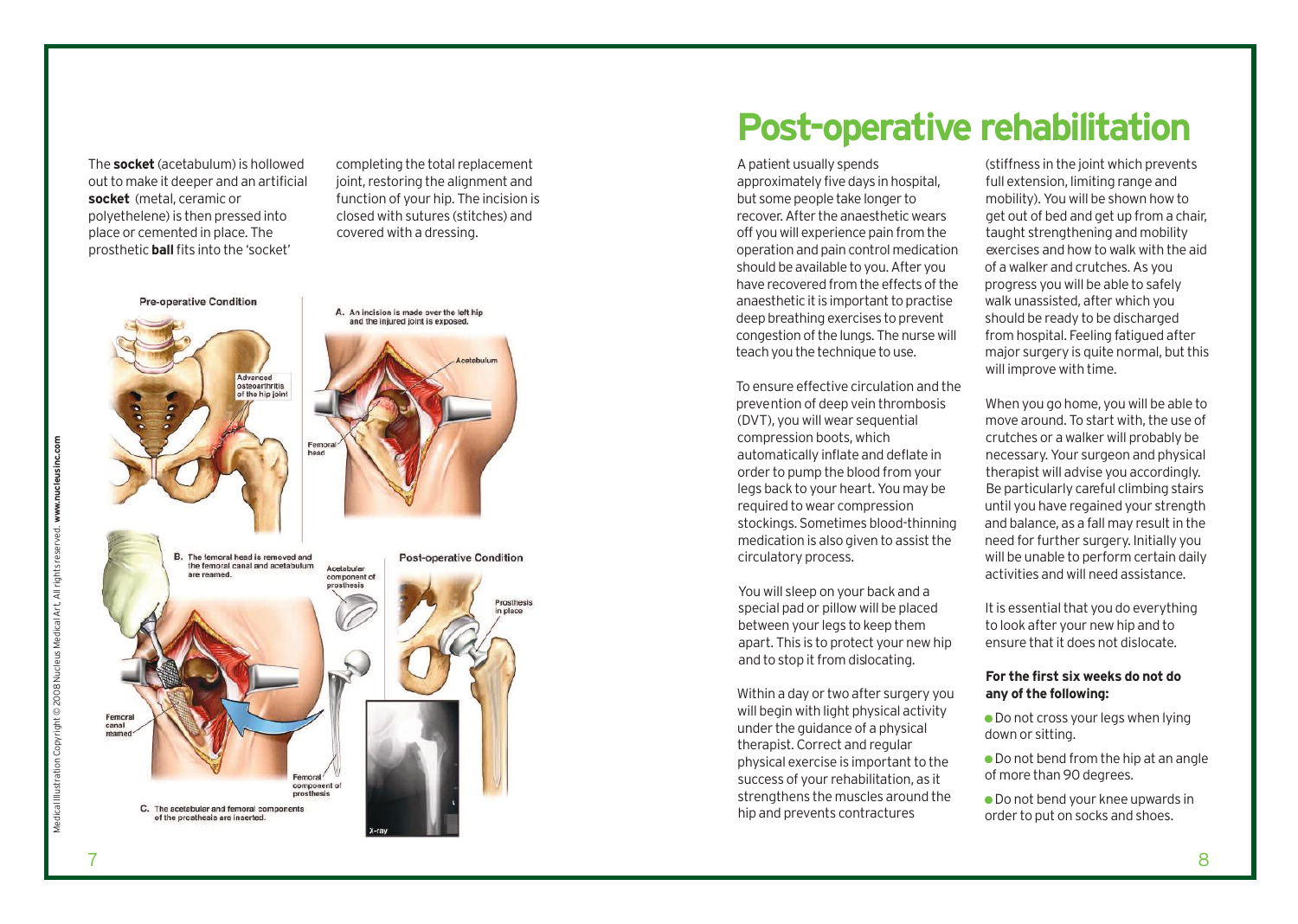● Do not swivel around on the ball of your foot.

● Do not sit on a low seat or chair  $(use a raised seat for the tablet).$ 

You should continue to sleep on your back for six weeks after the operation. When you do start sleeping on your side, sleep on the side that was operated on and place a pillow between your legs.

You may be required to wear compression stockings for a number of weeks.

The stitches will be removed after approximately a fortnight. If dissolvable stitches were used, they should dissolve of their own accord within 10 days.

After approximately six weeks, you will have a follow-up appointment with your orthopaedic surgeon.You may resume driving and also return to work after about six to eight weeks. However, if your work is physically demanding, in that it requires a lot of standing and/or lifting, you may need a twelve week recovery period before returning to work.

You will need to follow a home exercise programme. It is imperative that youare dedicated to performing the exercises as this will promote the healing process.Your hip should continue to improve for atleast six months.

urological or gastroenterological, please inform your medical practitioner of your hip replacement. You will need to be given antibiotics beforehand to prevent possible bacterial infection of your hip joint.

Your prosthesis may activate security metal detectors at airports and at the entrance to certain buildings.Be prepared by carrying a letter or card from your orthopaedic surgeon verifying that you have had a hip replacement.

In some patients the leg with the prosthesis might be slightly shorter or longer than the other leg. A raised

shoe for the shorter leg will correct this problem. Speak to your podiatrist in order to assess whether this is required.

#### **Hip joint replacement is a highly successful procedure for the vast majority of patients.** With new devices and techniques the long-term prospects for hip replacement recipients has improved significantly. Artificial hip joints usually last at least 15 years. For some people it lasts for the rest of their lives. Over time the joint does wear and if it becomes painful and unstable, a further operation may be necessary.

### **What can I expect after recovery?**

After recovery the pain and stiffness in your joint should improve or be completely eliminated.You will experience improved mobility and will have the ability to carry out every day physical activities.

Depending upon your age and physical condition you will be able to resume some sporting activity. Swimming is excellent for promoting strength, mobility and endurance.

Walking and cycling are also good activities. There are activities that can injure or dislocate your replaced hip. High-impact activity such as running and contact sports should be avoided. Activities such as tennis or squash that require running, twisting and sudden changes of direction may also be detrimental.

If you are going to have any invasive procedures such as dental, surgical,

## **What exercise can I do?**

Below is an exercise programme to assist you with your recovery from the hip replacement operation. The timeline given is an approximate guideline, as recovery occurs at different rates for each individual.

Ensure that you feel comfortable with the exercises that you are performing. Speak to your doctor or rehabilitation specialist if you have any queries about the rate of your exercise progression.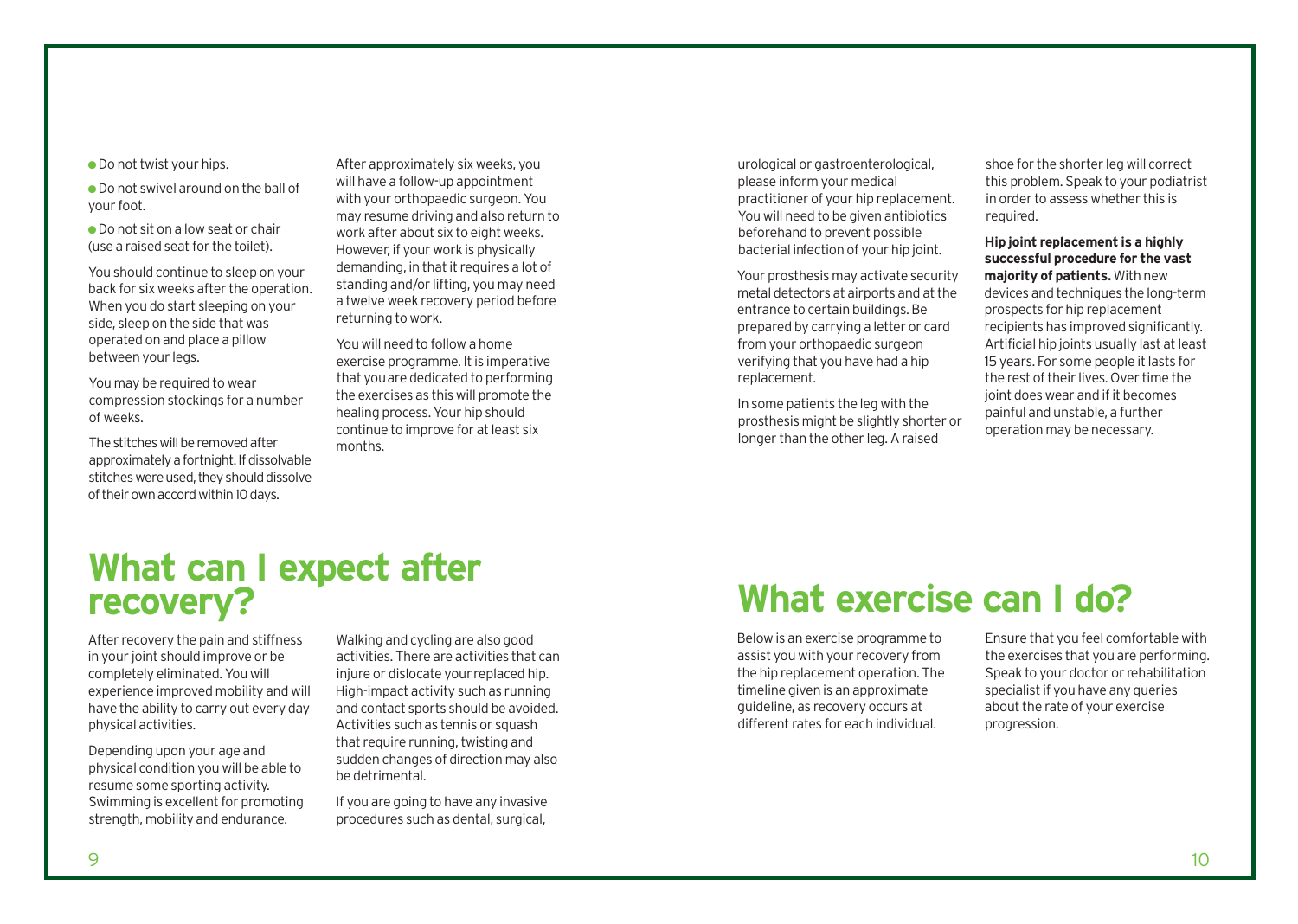## **Exercises** phase 1

### **I N H O S P I T A L O R A T H O M E**

The following exercises should be performed (according to your own strength) from **approximately day 1-5 after your operation**.



#### **ANKLE PUMPS**

Slowly push your foot down (pointing your toes) and then bring your toes back up towards your body (flexing your ankle). Repeat this movement 10-15 times on each foot. 2-3 times a day.



#### **ANKLE CIRCLES**

Slowly rotate your foot/ankle clockwise for 10 repetitions and counter-clockwise for 10 repetitions. Make sure the movement is coming from your ankle and NOT your knee or hip joint.You can perform this exercise lying on your back on the bed, with your leg straight and your heel resting on the bed.

### **TERMINAL LEG EXTENSIONS**



Sitting on the floor with one leg outstretched in front of you and a pillow/rolled up towel under the knee. Try and lift your heel off the floor by contracting your thigh muscles and straightening the leg. Hold for 5-10 seconds and then relax.Your main focus should be on contracting your thigh muscles and not on lifting your heel off the floor. As you become stronger the twowill go hand in hand. Repeat 10 times on each leg.



#### **HEEL SLIDE**

Lie on your back with one knee bent and the other straight. Now contract your thigh (quadriceps) muscles on the straight leg, and keeping your heel dug into the floor, slowly slide this knee up to the height of your bent knee. Slowly slide it away again, keeping your heel touching the floor. Only work in your pain free range and if necessary gradually build up to the height of your other knee.Do not bend more than 90 degrees at the hip.

### **S T R E T C H I N G**

The following exercises should be performed (according to your own strength) from **approximately 1-6 weeks after your operation**.

Continue to perform the exercises you did on days 1-5 after your operation.

● Hold each stretch for 30seconds and repeat**2-3 times on each leg**.You should feel a pull in the muscle, which can be uncomfortable if the muscle is very tight, butit should not exacerbate your pain.Hold the stretch steady. **Do not bounce.**



Lying on your un-operated side, with that arm extended up to cushion your head, use your other hand to grasp the ankle of your operated leg as you bend that knee backwards.You should feel the stretch along the front of your thigh. It is important to keep your bottom leg bent at both the hip and the knee, so as not to hyperextend your back.Atowel can be use to aid you in this stretch if you are unable to reach your ankle or bend your knee too far. If you are not comfortable lying on your side, you may perform this stretch standing, holding onto a chair or table.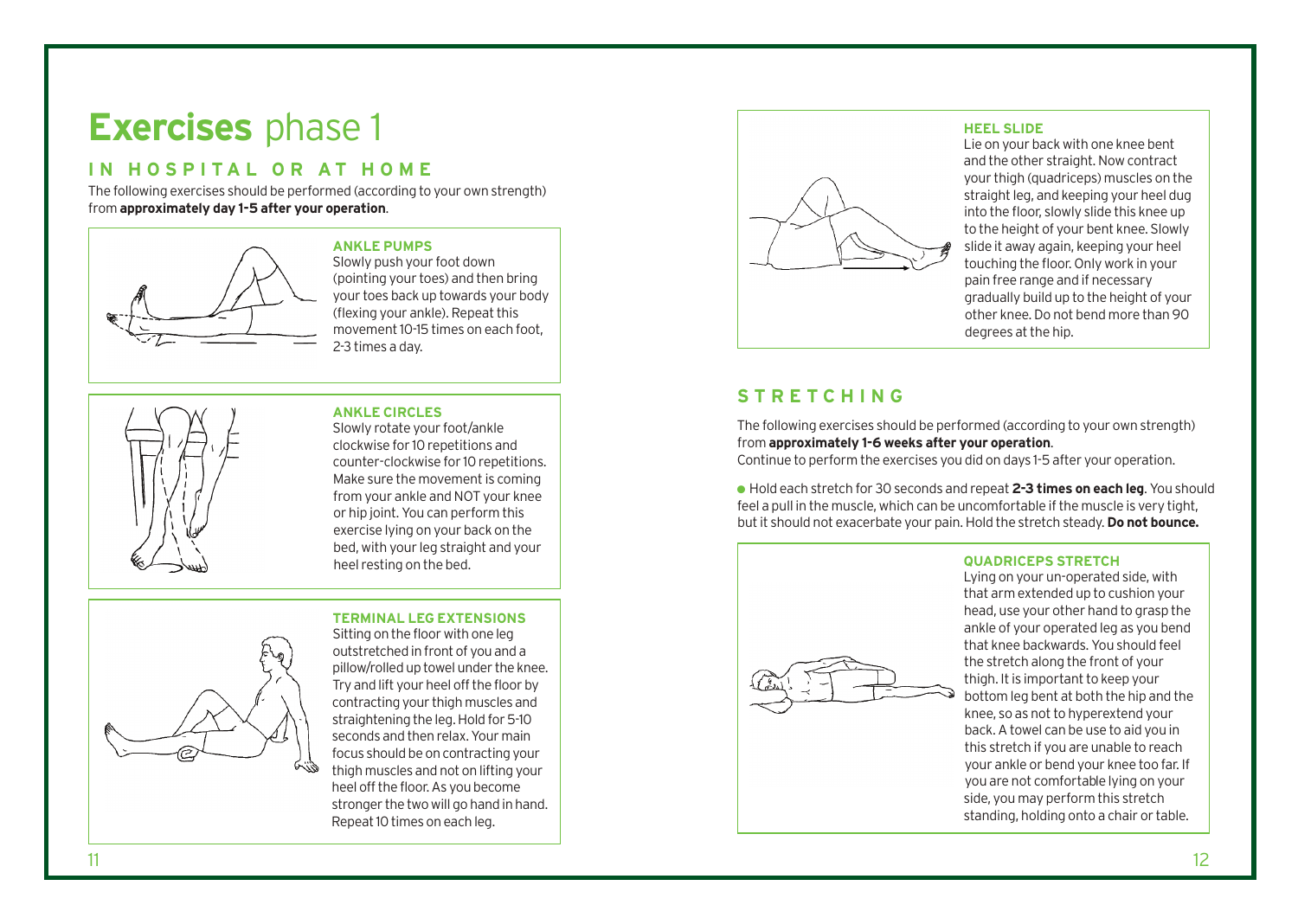

**HAMSTRING STRETCH** Lying on your back, one leg straight and one knee bent. Raise the bent leg up towards your chest until your knee is in line with your hip. Your hip should not be bent in to the chest more than an angle of 90 degrees. Now straighten the knee. You should feel a stretch at the back of your leg. You can use a towel if necessary to aid you in lifting your leg for the stretch.

#### **CALF STRETCH**



Stand about a metre away from a wall. Place both hands against the wall with one foot further back than the other but in line with one another. Now lean in towards the wall, bending the front knee and keeping the back knee straight and the heel on the floor. Hold for 20-30 seconds, and then simply bend your back knee slightly, still keeping your heel flat on the floor. You should feel the stretch lower down your leg in the region of your achilles tendon. Hold for 20-30 seconds and then repeat with the opposite leg in front.

### **STRENGTHENING**

The following exercises should be performed (according to your own strength) from approximately 1-6 weeks after your operation.

- Complete 2 sets of 10-15 repetitions on each leg
- Always work in a pain free range of movement

**STRAIGHT LEG RAISES** Sit on the floor with one knee slightly bent and the other straight, and your arms supporting your back by bringing them close to your body. Now raise your straight leg 8 inches off the floor, keeping the knee straight and toes pointing towards the ceiling. Repeat 2 sets of 10-15 repetitions.



#### **BICYCLING**

If you have access to a stationary bicycle you can do some gentle cycling. Keep the seat at a fairly high height so that there is not too much flexion in your hips as you cycle. Start by cycling in a backwards motion. Keep the resistance low and cycle at a comfortable pace. Walking is also a great form of exercise to strengthen your hip muscles. Try to build up the minutes of walking you do as the weeks go on.

#### **BRIDGING**

facing towards the ceiling) and Transversus Abdominis (stomach muscles) contracted (pull belly button to spine), slowly raise buttocks from floor and curl your spine up, keeping your pelvis stable and body in a straight line. Hold for 10 seconds and then slowly lower your buttocks to the floor, repeat 10 times.

With your pelvis in neutral (hip bones

### **STANDING HIP ABDUCTION**

Stand and hold onto a bar. Keep your back straight as you straighten the operated leg to the outer side, then gently lower back to the starting position. Repeat 10 times on each leg.

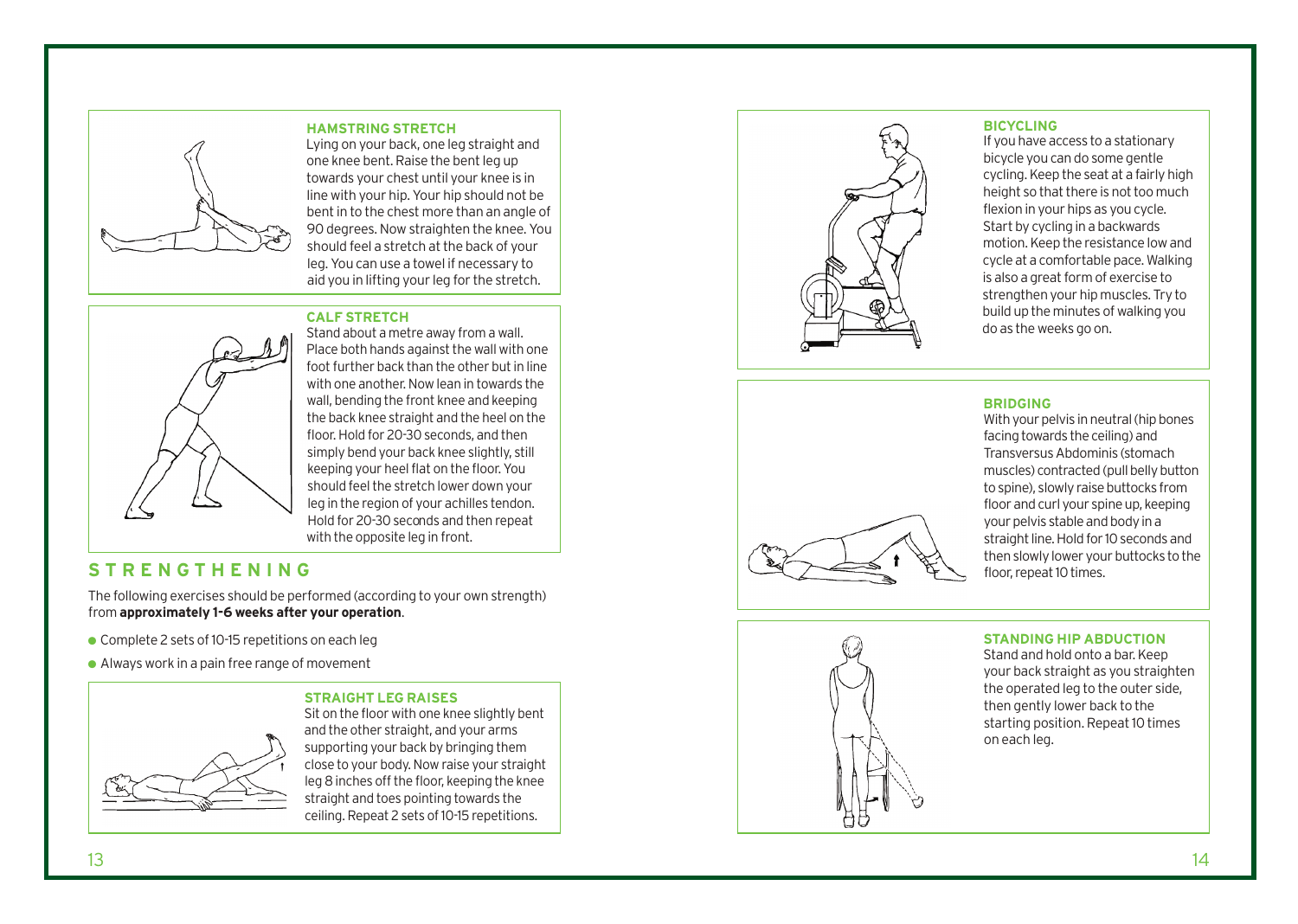

#### **STANDING HIP EXTENSION**

Stand feet together and hold onto a bar. Keep your back straight as you straighten the operated leg behind you past your healthy leg, then gently lower back to the starting position. Repeat 10 times on each leg.

#### **STANDING HIP FLEXION ( L I M I T E D )**

Stand and hold onto a bar. Keep your back straight as you bend the operated knee up in front of your body, then gently lower back to the starting position. Your foot should only lift about 5 inches off the ground, to avoid too much flexion in your hip. Repeat 10 times on each leg.

#### **STORK STANDING**

Balance on one leg for 30 seconds and repeat with the other leg. Make sure that you stand next to a solid surface so you can hold on if necessary.

## **Exercises** phase 2

Phase 2 exercises can be started when you are able to perform all the stretching and strengthening exercises in phase 1, with no adverse effects and good control. The general guideline is that these exercises should be performed from approximately 6-12 weeks after your operation, but also according to your own strength. Continue to work in a pain free range of motion, and continue to perform the stretching exercises within phase 1 at each exercise session.

### STRENGTHENING

Maintain good control and form throughout these exercises, i.e. in both directions of movement. Continue to perform 2 sets of 10-15 repetitions of each exercise. You can progress the exercises by doing more sets or more repetitions, should you feel you are getting stronger.



#### **BICYCLING**

If you have access to a bicycle you can do some gentle cycling. Keep the seat at a fairly high height so that there is not too much flexion in your hips as you cycle. Keep the resistance low and cycle at a comfortable pace. Around 6 weeks after your operation you should start to be able to cycle for 10-15 minutes, twice a day (depending on how disciplined you have been following your exercise programme). Walking is also a great form of exercise to strengthen your hip muscles. Try to build up to 20 minutes a day, on most, if not every day of the week.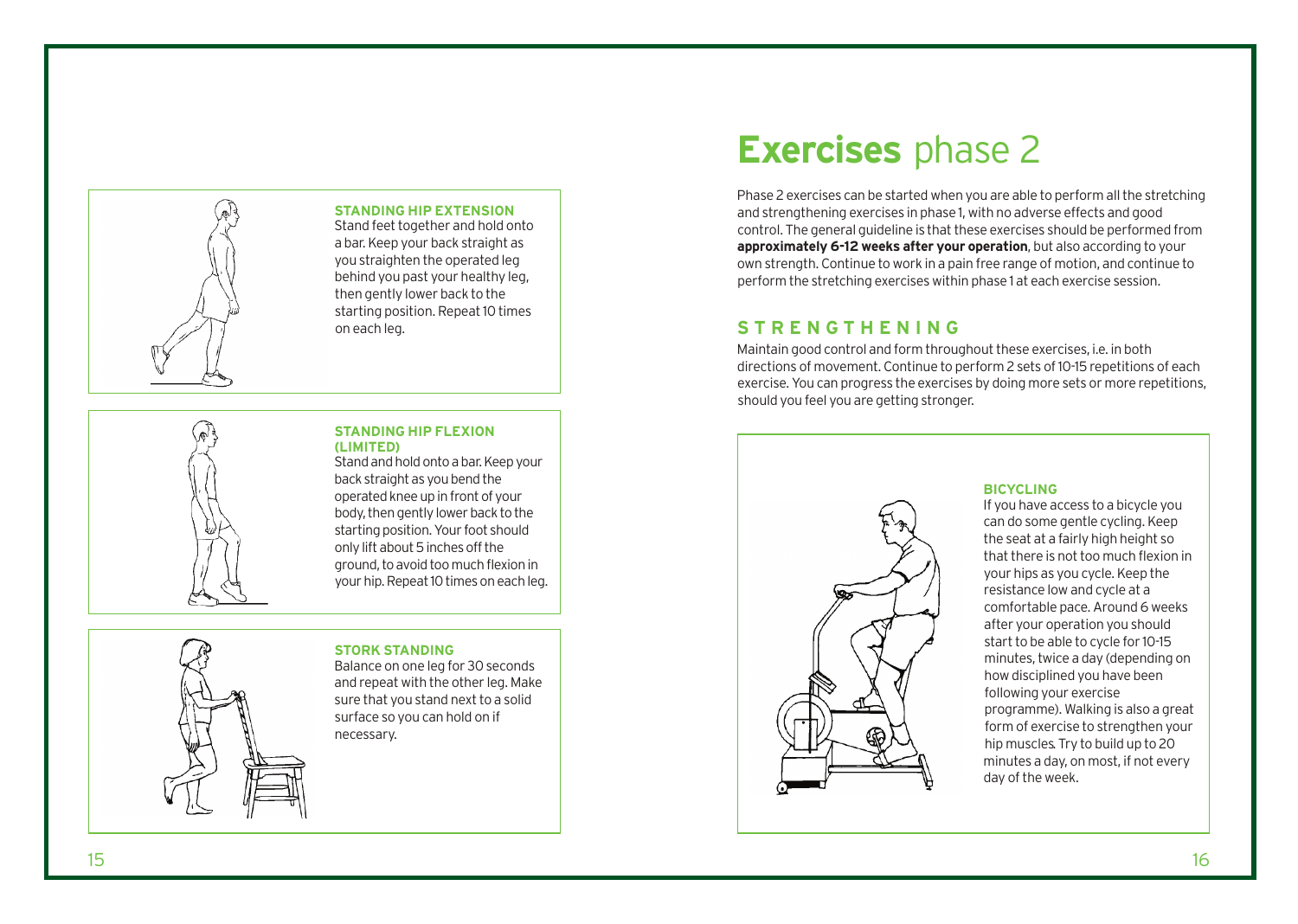### **Exercises** phase 2 (continued)



SIDE-LYING HIP ABDUCTION

Lying on your side, with your top leg straight and bottom leg slightly bent at the knee. Raise the top leg 8-10 inches away from the bottom leg (towards the ceiling) keeping your leg straight and reaching your foot away from you as you lift it. Slowly lower it 8-10 inches again and repeat. Only completely relax each time after 10-15 repetitions.

**BALL SQUEEZE** 

Lying on your back with both knees bent and feet flat on the floor. Place a big ball between your legs and squeeze. Hold for 10 seconds and relax for 3 seconds. Repeat 10 times.

#### **BRIDGING (REPEAT THIS EXERCISE FROM PHASE 1)**



With your pelvis in neutral (hip bones facing towards the ceiling) and TA (stomach muscles) contracted (pull belly button to spine), slowly raise buttocks from floor and curl your spine up, keeping your pelvis stable and body in a straight line. Hold for 10 seconds and then slowly lower your buttocks to the floor, repeat 10 times.



#### **CALF RAISES**

Supporting yourself against a wall, raise up onto your toes in the following manner: First onto your big toe, then onto the middle toes and lastly onto your little toe. Repeat this sequence 10 times.



#### **STEP UPS**

Stand on one leg on a step, facing up the stairs. Slowly lower yourself by bending your knee, keeping weight more on your heel than your toes but keeping your foot flat. Return to the start position without pushing off with the opposite leg. Be aware that your knee and foot do not roll inwards. Repeat on the opposite leg.

#### **STEP DOWNS**

Stand on one leg on a step facing down the stairs. Slowly lower yourself by bending your knee. Return to the start position without pushing off with the opposite leg. Be aware that your knee and foot do not roll inwards, that your weight is mostly on your heel with your foot flat, and that your knee goes down in line with your second toe.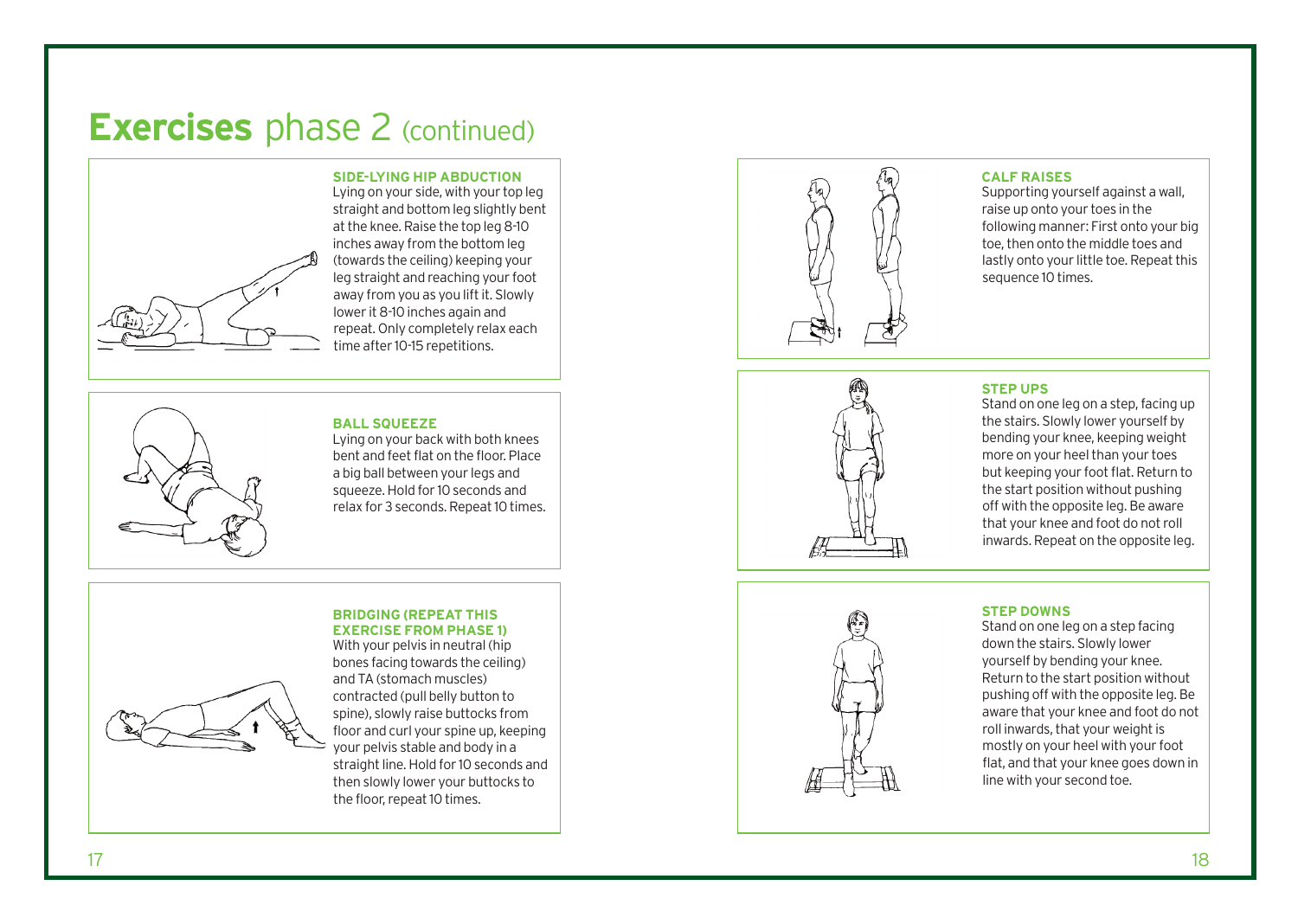

**STORK STANDING** Stand with one foot on a cushion and the other leg bent up behind you. Balance on one leg for 30 seconds and repeat with the other leg.Make sure that you stand next to a solid surface so you can hold on if necessary.

## **Exercises** phase 3

Progress to phase 3 exercises once you are able to complete both phase 1 and phase 2 without pain or aggravation of symptoms. The general quideline is that these exercises should be performed from

#### **approximately 12 weeks after your operation**, but also according to your own strength.Continue to work in a pain free range of motion, and continue to perform the stretching exercises within phase 1 at each exercise session.



#### **BICYCLING AND WALKING**

Continue walking or bicycling, increasing the time you spend on these activities. If you are already spending as much time as you can with this, then start to increase your pace slightly, so that you can cover a greater distance in the same amount of time.

### **Exercises** phase 3 (continued)



#### **BRIDGING & SINGLE LEG EXTENSION**

With your pelvis in neutral (hip bones facing towards the ceiling) and TransversusAbdominis (stomach muscles) contracted (pull belly button to

spine), slowly raise buttocks from floor and curl your spine up, keeping your pelvis stable and body in a straight line. Hold for 10 seconds and repeat 10 times. Once you feel comfortable with this, make the exercise more challenging by straightening one leg up into the air. Keep the knees aligned. Hold for 5 seconds and repeat 5 times. Ifyouarenotabletodothisadvanced version of the exercise, then continue with the original bridging exercise from phases 1 and 2.



#### **BALL SQUEEZE (REPEAT THIS EXERCISE FROM PHASE 2)**

Lying on your back with both knees bent and feet flat on the floor. Place a big ball between your legs and squeeze. Hold for 10 seconds and relax for 3 seconds and repeat 10 times.



#### **BUTTOCK STRENGTHENING EXERCISE**

Lying on your stomach with one knee bent and the other straight. Place a towel under your forehead to support your neck.Now raise the heel of your bent knee towards the ceiling and hold for 5 seconds. Make sure that you feel this in your buttocks and not your lower back.